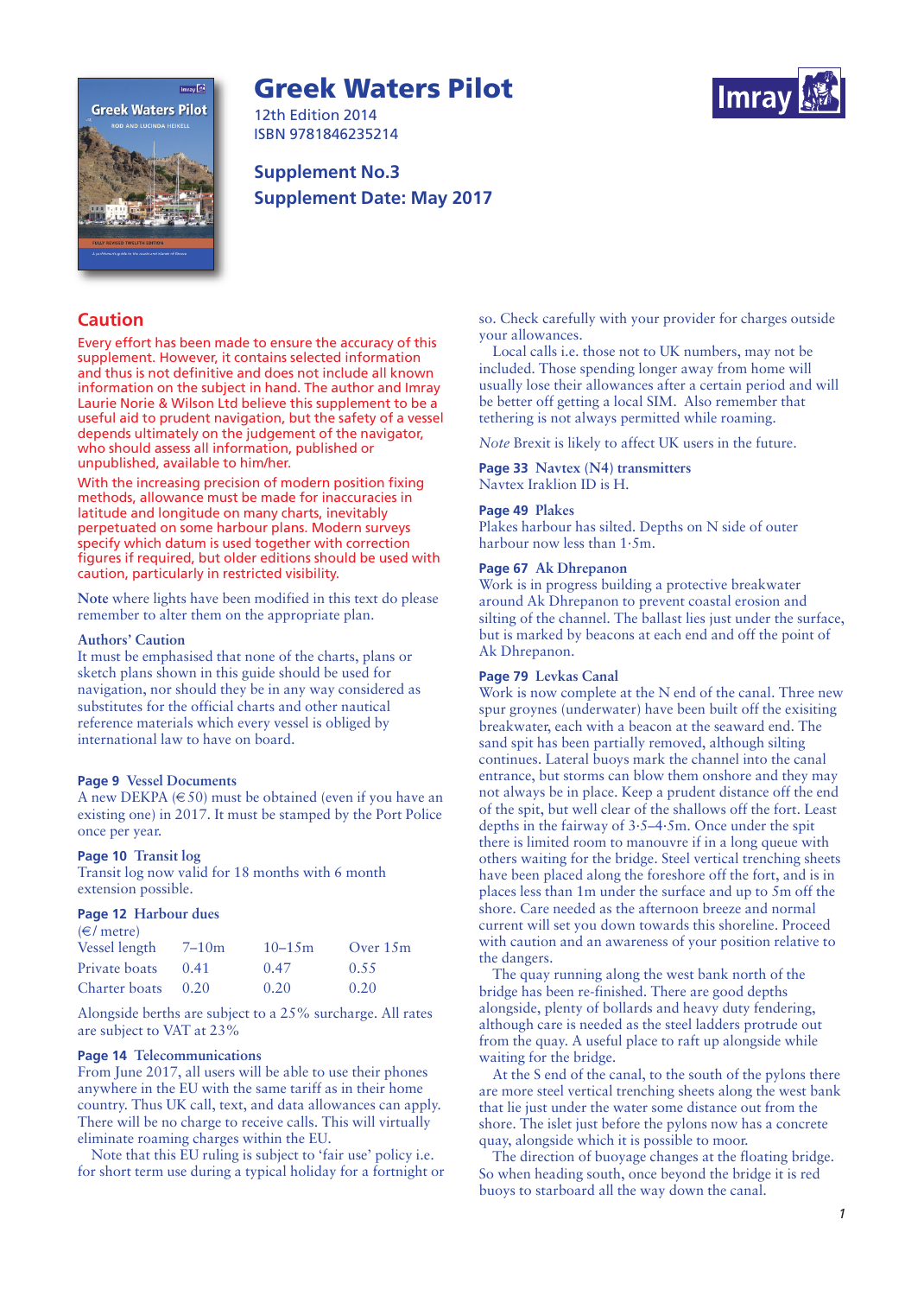## **Page 86 Sivota**

A new pontoon outside Yanni's Delfini Taverna. Laid moorings at all pontoon berths.

# **Page 87 Órmos Vasilikí**

The earthquake in Nov 2015 caused some damage in Vasiliki. Care needed of uneven depths and silting near the entrance to the inner harbour. Work in progress on the harbour development project. Keep an eye out for barges and cranes moving ballast for breakwater extension.The Fiskardho ferry has been running from Nidri while works continue.

# **Page 93 Frikes**

The old pontoon in Frikes has been removed.

#### **Page 101 Sami**

A harbourmaster in Sami will direct you to a berth and levy a small charge.

#### **Page 116 Limin Zákinthos**

There are plans to build a new cruise ship terminal off the N breakwater, and commercial harbour SE of the new basin. No work has started yet.

# **Page 126 Killini**

Silting at the entrance is marked by a red buoy. Depths mostly 2-4m.

# **Page 230 Porto Kheli**

There are plans to develop a marina close E of the yacht quay. Work has yet to start.

# **Page 277 Livádhi**

The harbour has been developed with more yacht berths. Laid moorings at some berths.

# **Page 297 Naxos and adjacent islands**

Care needed of the underwater cable running across to Skhinousa from the N end of Ormos Livadhi.

**Page 350 Ahilio** Charter operation reported closed in Ahilio.

# **Page 352 Órmos Vathoudhi**

Charter operation reported closed in Órmos Vathoudhi.

**Page 373 Limín Linaria** *VHF* Ch 09. Fore and aft moorings  $\Omega$  6949 541210

#### **Page 386 Thessaloniki**

Boatyard 2M SE of marina. Hydraulic trailer. Max LOA 24m.

www.mitsoudis.com

#### **Page 391 Miraggio Marina** 39°55'·9N 23°42'·4E

A new marina on the tip of the Kassandra peninsular. Part of a hotel resort.

*Data* 81 berths. Max LOA 40m. Depths 4-10m.

*Facilities* Water. 220V. Wifi. Waste pump-out. Fuel. Airport transfers.

 2374 440 000 *Email* info@miraggio.com

#### **Page 457**

New small harbour basin close N of Ay Kirikos. Limited berths. No facilities 2016. There may be a surge with a strong meltemi.

#### **Page 464 Vathi**

Yacht quay with laid moorings, water and electricity in Vathi.

#### **Page 468 Marathakambos**

Laid moorings at most berths in Marathakambos.

## *Please keep checking this site to ensure you have the latest information.*

#### **Acknowledgements**

Thanks to all who sent in information for this supplement. As always we are happy to receive any new data via Imray.

© Rod & Lu Heikell Cowes, May 2017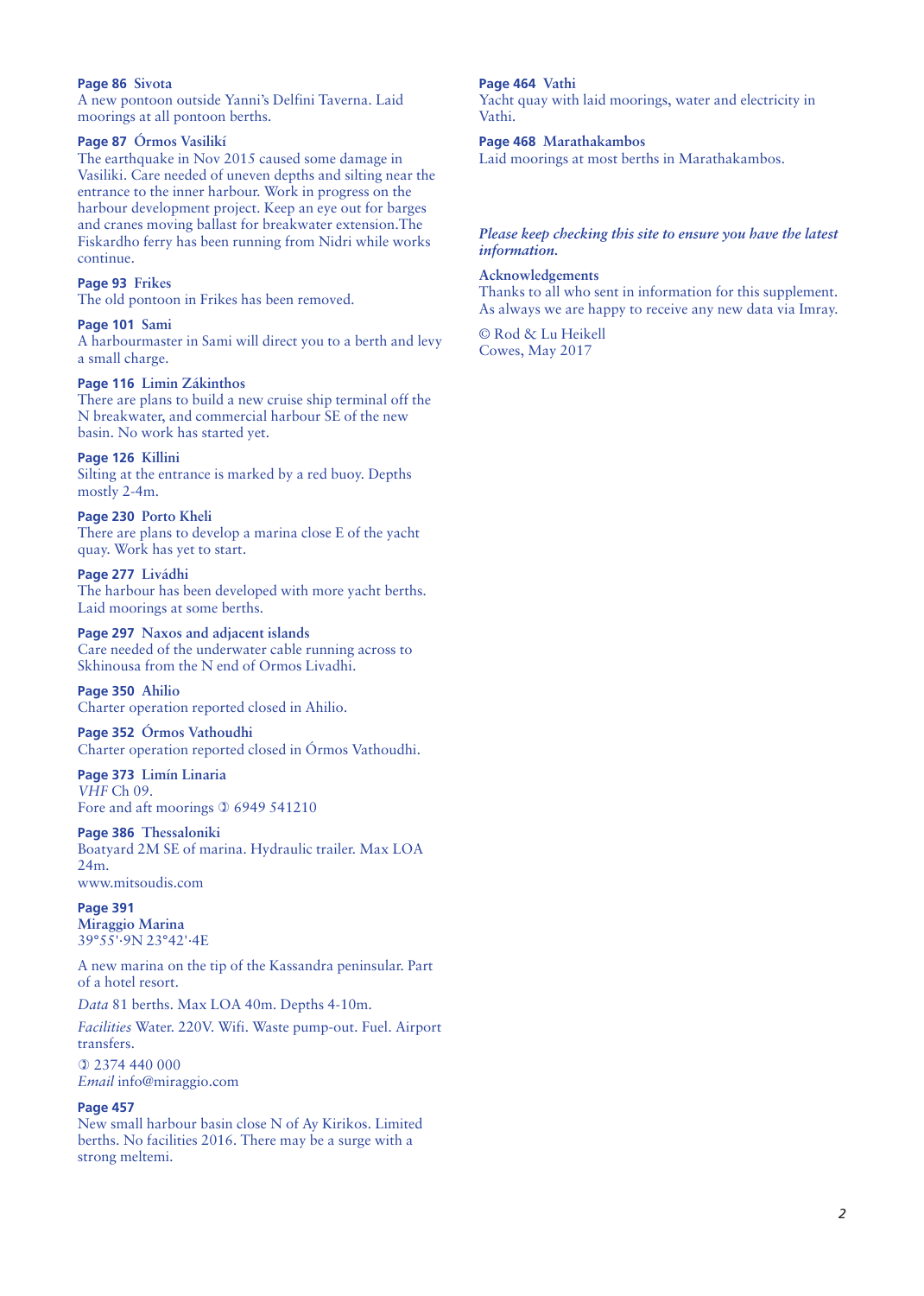# **Greek Waters Pilot**





12th Edition 2014 ISBN 9781846235214

# **Supplement No.2 Supplement Date: March 2016**

# **Caution**

Every effort has been made to ensure the accuracy of this supplement. However, it contains selected information and thus is not definitive and does not include all known information on the subject in hand. The author and Imray Laurie Norie & Wilson Ltd believe this supplement to be a useful aid to prudent navigation, but the safety of a vessel depends ultimately on the judgement of the navigator, who should assess all information, published or unpublished, available to him/her.

With the increasing precision of modern position fixing methods, allowance must be made for inaccuracies in latitude and longitude on many charts, inevitably perpetuated on some harbour plans. Modern surveys specify which datum is used together with correction figures if required, but older editions should be used with caution, particularly in restricted visibility.

**Note** where lights have been modified in this text do please remember to alter them on the appropriate plan.

#### **Author's Caution**

It must be emphasised that none of the charts, plans or sketch plans shown in this guide should be used for navigation, nor should they be in any way considered as substitutes for the official charts and other nautical reference materials which every vessel is obliged by international law to have on board.

#### **Page 20 Dangerous marine animals** *Indian Ocean Puffer Fish (Silver-cheeked toadfish or Rabbit nose fish)*

A relation of the reknowned Japanese Fugu that has arrived in the Mediterranean via the Suez Canal. The *Lagocephalus Sceleratus* bio-concentrates Tetrodotoxin (TTX), a potentially lethal neurotoxin which causes paralysis and death. Eating as little as 200g of the fish will at the very least make you very ill. The fish can grow up to 1m in length and weigh up to 7kg. Mature fish feed on molluscs, preferring sandy bottom habitats between 5-30m depths with sea grass cover. As with all puffer fish it can expand its body by swallowing water. The body does not have scales, and has a noticable dorsal line, spotty grey brown coloured above, white below. They have four blisteringly sharp teeth, in almost razor form which easily cut through fishing nets.

# **Page 78 Koronisia**

Breakwater extension and new pontoon adds more berths but depths uneven 1·5-1·8m

# **Page 79 Levkas Canal**

Work is in progress at the N end of the canal. Three new spur breakwaters have been built off the existing breakwater. The sand spit will be removed. Dredgers and barges at work in the vicinity.

Work is ongoing along the length of the canal building new edging walls and dredging. Depths are uneven in places. Care needed.

## **Page 87 Órmos Vasilikí**

Earthquake in Nov 2015 caused some damage. Care needed of uneven depths. Work in progress on the harbour project.

**Page 108 Vounaki**

Private charter base. No visitors' berths.

## **Page 127 Katakólon**

Breakwater extension underway 2015. New small craft basin between the yacht quay and the cruise ship pier.

# **Page 147 Yíthion**

Works in progress on new ferry & cruise ship extension to the breakwater. Also planned is a small 'marina' between the main harbour and N. Kranai.

# **Page 166 Patras**

*Patras Marina* Charge band 3/ 4 VHF Ch 09 2610 435 274 *Email* patrasmarina@gmail.com www.patrasmarina.com

#### **Page 177 Órmos Andíkiron**

*Órmos Isidhorou* New T-pier at head of bay with stern-to berths.

#### **Page 184 Corinth Harbour**

Plans for a new 300 berth marina adjacent to yacht harbour have been approved. Work to start soon.

# **Page 236 Astrous**

Harbour works complete. Berth on quay or pontoon. Some laid moorings. Water. 220V.

#### **Page 237 Tiros**

Harbour works almost completed. Increased yacht berths. Laid moorings. Water. 220V.

#### **Page 256 Loutra**

Visitors usually on outside quay. Surge with meltemi. Harbourmaster **0 22810 31666** 

# **Page 292 & 301**

Waypoint correction  $\triangle$ 36 0·5M N of Ak Vlikadha (Amorgos) 36°56'·77N 26°00'·38E WGS84

#### **Page 309 Stenón Mílou-Kimolou** *Psathi*

Work almost completed on quay development for ferry on N side, and further works in SW corner.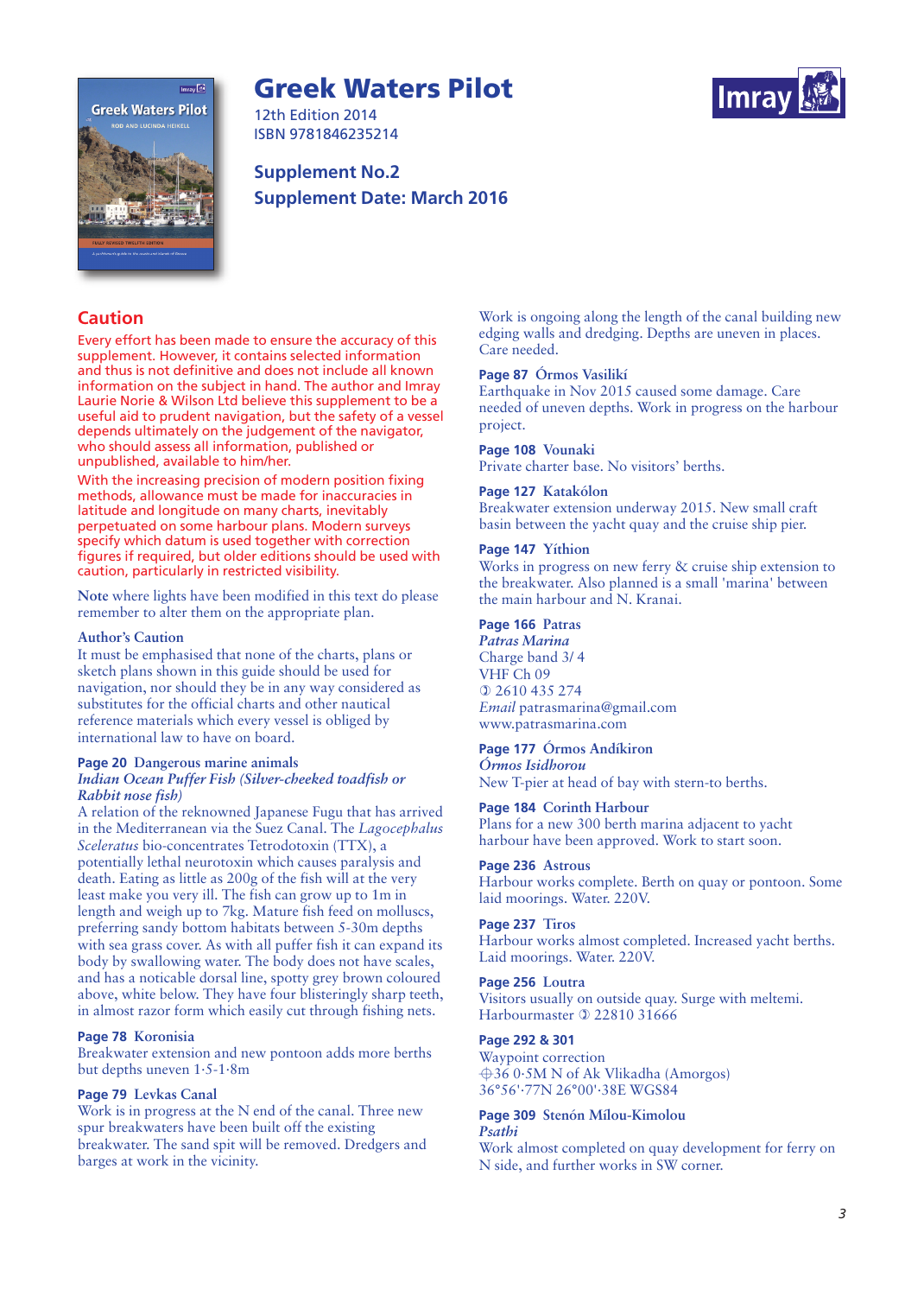## **Page 335 Néa Marmari**

Plans for a new ferry mole to S of harbour. Further yacht berths to be developed in N harbour.

Yacht berths on the NW side of the pier.

#### **Page 365 Nísos Alonnisos**

As of 1 December 2015 the island has banned plastic bags. The island already has a good recycling service, and is aiming to be Greece's 'Greenest Island'.

#### **Page 377 Kími**

Work almost completed on new quay on S side of harbour.

**Page 383 Ayios Kampos** Reported dredged.

**Page 384 Platamonas** Quay privatised. Charge band 3.

#### **Page 432 Áyios Evstrátios**

Harbour works underway. New breakwater built outside. Work in progress inside.

#### **Page 446 Psará**

*Berth* stern-to at the N end of the quay, near the pontoon. Yachts are not encouragesd to use the pontoon as it is not connected to shore securely. Water and electricity boxes on the quay. Key tokens available in summer.

#### **Page 447 Oinoussa**

New ferry quay on the outside of the SE breakwater.

# **Page 449 Limín Khíou**

Yacht berths along S quay. Laid moorings and electricity boxes at most berths.

There are plans to build a new ferry harbour off the airport to the S.

#### **Page 451 Órmos Kolokithiás**

Langadha Yacht berths on the quay. Laid moorings at most berths.

# **Page 452 Kardhamila**

Berth on N side during S winds. There are plans to extend the mole by 75m in a ESE direction. Work not yet started.

#### **Page 453 Limnia**

Quay completed on SE side of the harbour. *Limnia Marina Data* 55 berths. Max LOA 15m. Water and electricity boxes. Toilets and showers. 22710 22770 (Khios port authority)

#### **Page 461 Anchorages around the islands** *Fimaina*

Yachts may find room to go alongside on the mole. Exposed on the outside to the meltemi.

**Page 485 Órmos Partheni** *Agmar Boatyard* www.lerosboatyard.gr

# *Artemis Leros Boatyard*

New yard on W side of airstrip at Partheni.38-ton hydraulic trailer. 22470 26726 www.lerosboatyardltd.com

#### **Page 496 Kos Marina** 0 22420 44150

#### **Page 512 Rhodes Harbour**

*Rhodes Marina* Opened 2015. Most facilities in place. Reported uncomfortable with strong E winds.

VHF Ch 71 Charge band 4/5 22414 40970 or 6944 618 141 *Email* info@rhodesmarinas.com

#### **Page 519 Port Kárpathos**

There are plans to build a new ferry terminal on Garonisos at Pighadia. Work not yet started.

#### *Please keep checking this site to ensure you have the latest information.*

**Acknowledgements** Thanks to all who sent in information for this supplement. As always we are happy to receive any new data via Imrays.

© Rod & Lu Heikell Cowes, March 2016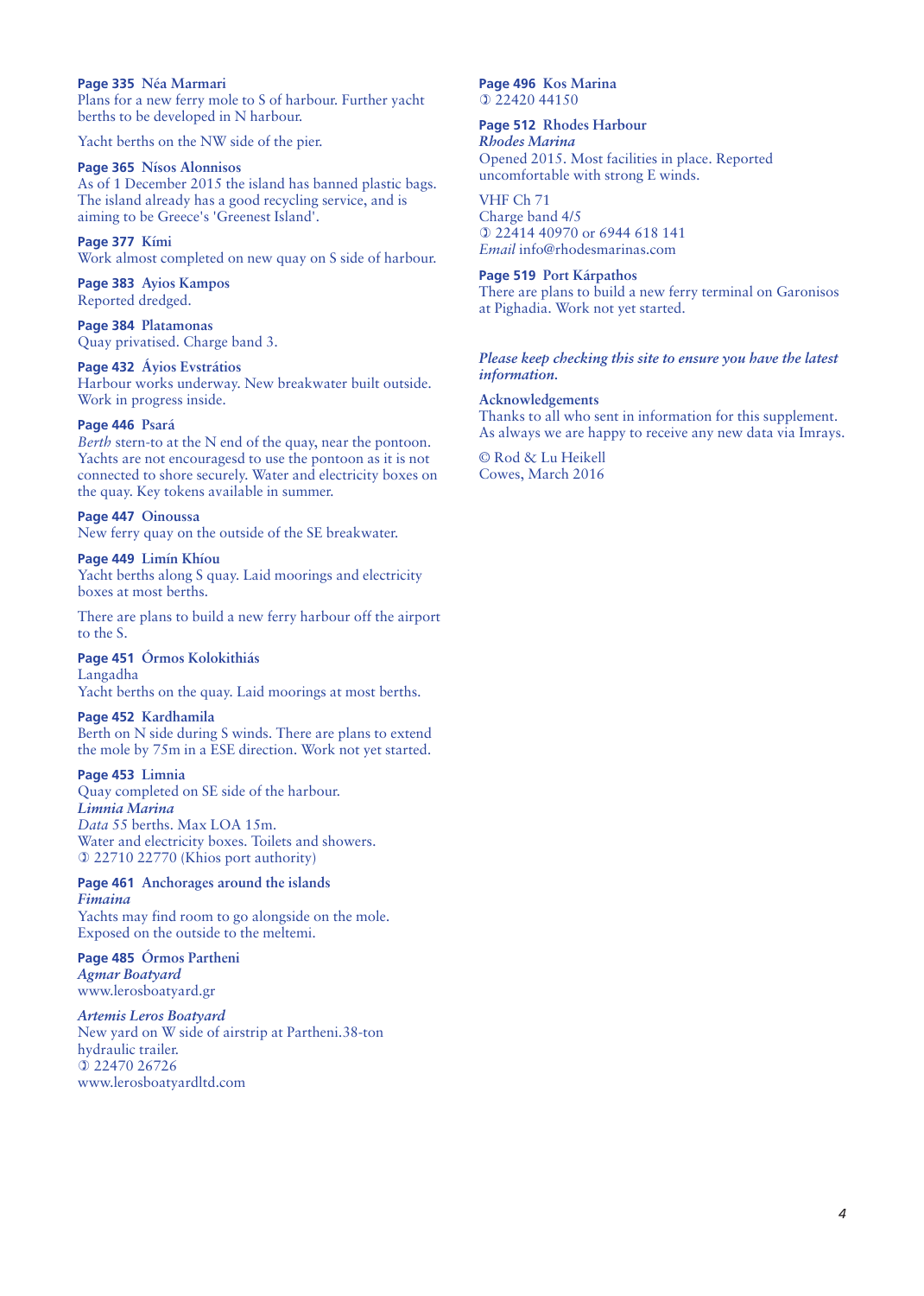# **Greek Waters Pilot**





12th Edition 2014 ISBN 9781846235214

# **Supplement No.1 Supplement Date: March 2015**

# **Caution**

Every effort has been made to ensure the accuracy of this supplement. However, it contains selected information and thus is not definitive and does not include all known information on the subject in hand. The author and Imray Laurie Norie & Wilson Ltd believe this supplement to be a useful aid to prudent navigation, but the safety of a vessel depends ultimately on the judgement of the navigator, who should assess all information, published or unpublished, available to him/her.

With the increasing precision of modern position fixing methods, allowance must be made for inaccuracies in latitude and longitude on many charts, inevitably perpetuated on some harbour plans. Modern surveys specify which datum is used together with correction figures if required, but older editions should be used with caution, particularly in restricted visibility.

**Note** where lights have been modified in this text do please remember to alter them on the appropriate plan.

# **Author's Caution**

It must be emphasised that none of the charts, plans or sketch plans shown in this guide should be used for navigation, nor should they be in any way considered as substitutes for the official charts and other nautical reference materials which every vessel is obliged by international law to have on board.

# **Page 6 Holding tanks**

A recent amendment to the Recreational Craft Directive which came into force in January 2014 has added new regulations:

Any toilet fitted in a recreational craft shall be connected solely to a holding tank system or water treatment system. Recreational craft with installed holding tanks shall be fitted with a standard discharge connection to enable pipes of reception facilities to be connected with the recreational craft discharge pipeline. In addition, any through-the-hull pipes for human waste shall be fitted with valves which are capable of being secured in the closed position.

# **Page 37 Life-saving signals**

The international signal flag for "Require medical assistance" is incorrectly shown as flag X, it should be flag W- a red square inside a white square inside a blue square.

The international signal flag for "Yes or affirmative" is incorrectly shown as flag Y, it should be flag C.

See corrected table above right:

| <b>Message</b>               | <b>International Code of Signals</b> |   |     | <b>ICAO</b> |
|------------------------------|--------------------------------------|---|-----|-------------|
| I require assistance         | V                                    | X |     | v           |
| I require medical assistance | W                                    | о |     | X           |
| No or negative               | N                                    | œ | . . | N           |
| <b>Yes or affirmative</b>    | С                                    |   |     |             |
| Proceeding in this direction |                                      |   |     |             |

# **Page 56 Corfu Harbour**

E basin berth stern-to on E quay or alongside on S quay. Poor shelter from prevailing wind on S quay.

## **Page 57 Port Mandráki**

Ferry wash can cause damage unless pulled well off the quay. Water and electricity at all berths.

#### **Page 85 Port Vlikho and approaches (Plan)**

Dorpfeldt museum no longer there. The museum in Levkas town is dedicated to Dorpfeldt.

# **Page 154 Nísoi Kíthera and Andíkithera**

The wreck near Andíkithera was discovered early last century, in 1900, not this century.

# **Page 225 Nisís Dhokós**

On official charts the whole of Ormos Skindos is indicated as a restricted area, although in practice this is not enforced. It likely dates back to when some important ancient wrecks were discovered and excavated here.

## **Page 247 Major lights**

Limenas Syrou - change to Ak Kondoyiannis Fl.3s18m5M  Ermoupolis - amend light to Fl.G.3s9M/Fl.R.3s9M Add Nisis Nata Fl.3s16m6M after Ak Velostasi 

**Page 257 Nísos Síros (Plan)**

Add light to plan on S entrance to Ermoupolis: Ak Kondoyiannis Fl.3s18m5M

**Page 279 Nísos Sífnos (Plan)** Waypoints on plan should be  $\oplus$ 17 and  $\oplus$ 18

**Page 295 Apollonia** Water tap on the quay.

**Page 297 Naxos and adjacent islands (Plan)** Epano Koufonisia - right hand anchor symbol is now a yacht harbour symbol.

**Page 308 Nísos Andímilos** Useful waypoint should be  $\oplus$ 39.

**Page 330 Olympic Marina (Facilities)** Taxi to the airport now costs around  $\in$  50.